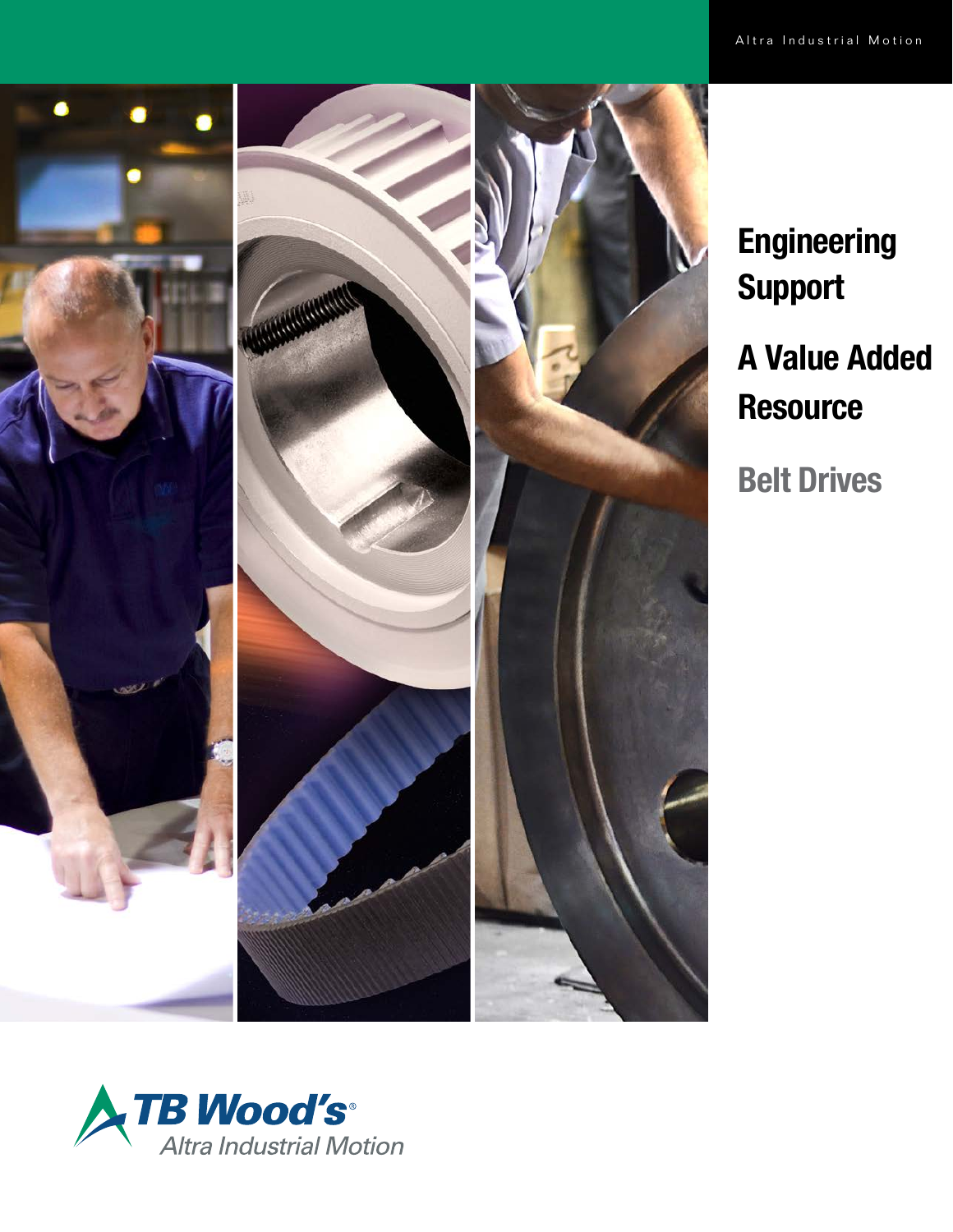i

**ACTIVITIES**  • Design • Selection • Training

# TB Wood's ENGINEERING RESOURCE

### **OBJECTIVE**

 Quickly and accurately translate customer information into a delivered solution.

## PROCESS

 Use our knowledge and understanding of mechanical power transmission systems to provide the best drive for an industrial application.

## SUPPORT CHANNEL

- By phone: 888-TBWOODS
- By email: mechanical@tbwoods.com
- In person site visit

## VALUE ADDED ACTIVITY

## WE SHORTEN OUR CUSTOMERS DESIGN CYCLE BY DOING DRIVE COMPONENT DESIGN.

We evaluate the customer's application requirements to determine if standard components can be applied. We will recommend made-to-order components if necessary and/or beneficial.

We have solutions for fixed, adjustable and variable speed applications and those with multiple shaft arrangements.

We can apply our design and manufacturing experience to generate special designs like clamped hubs, split wheels, taper pulleys and flywheels.

Our group has an understanding of industry standards like MPTA, ARPM (formerly RMA) and ISO. Designs can adhere to these standards or they can be customized based on the customer's requirement.

We can assist the design process by reviewing customer component drawings for manufacturability.





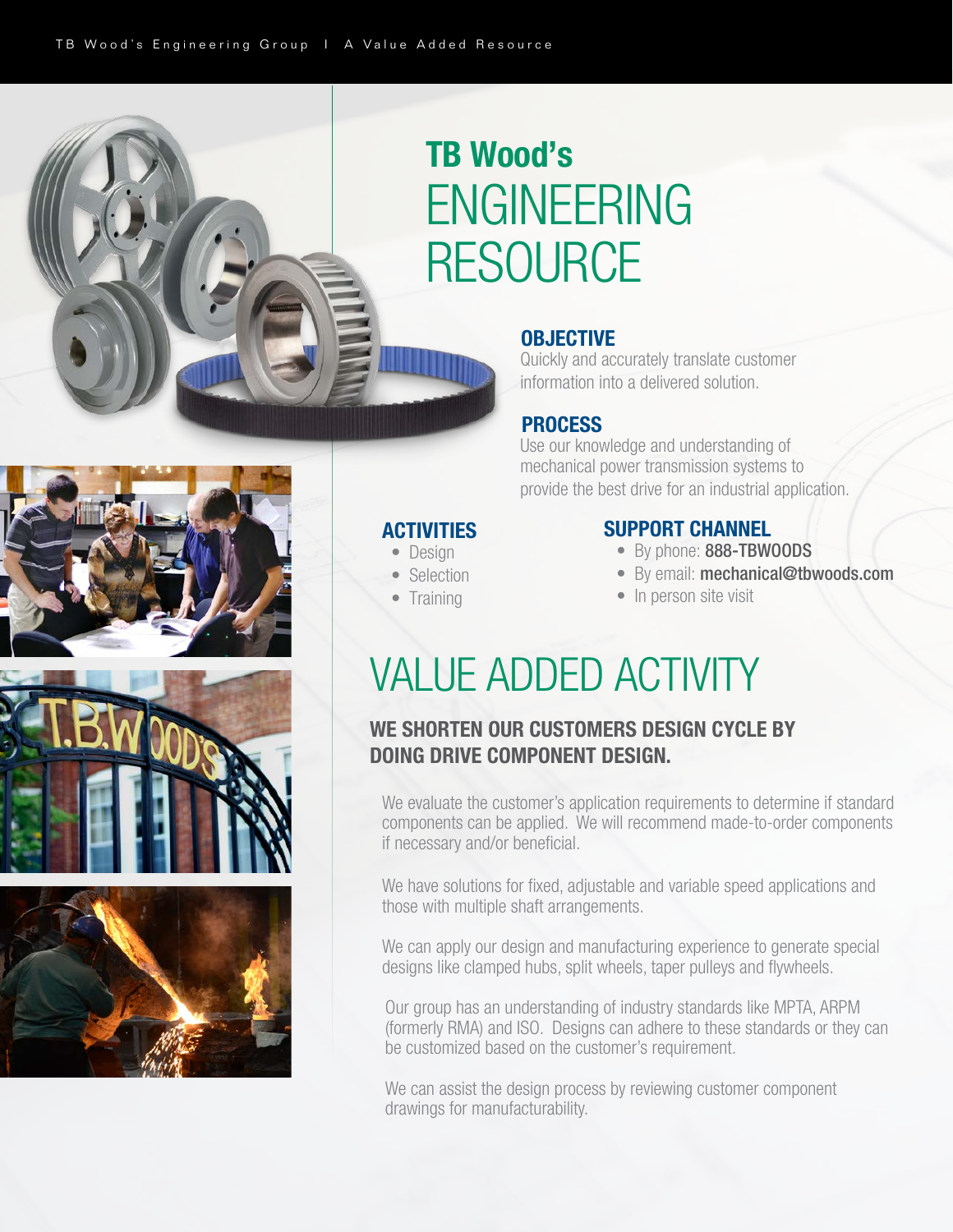## WE APPLY OUR EXPERIENCE TO GENERATE EFFECTIVE DRIVE SELECTIONS.

We provide V-belt and synchronous belt drive selections for industrial light duty, standard duty and heavy duty applications. This encompasses all HP ranges; from fractional HP to thousands of HP.

We will select the appropriate product family and the specific drive details for each application. The drive detail report includes performance ratings, installation parameters and a part list.

We can redesign drives to incorporate new technology like Aramid fiber belt drives and/or redesign to use more common products.

We evaluate opportunities for savings like:

- Improving efficiency (energy use)
- Total life cost
- Performance enhancement

We interchange old or competitive part number references to TB Wood's part numbers.

## IMPROVE THE EFFECTIVENESS OF MAINTENANCE TEAMS BY PROVIDING PRODUCT TRAINING.

Awareness can lead to improved system uptime and drive life.

- Proper installation techniques
	- Bushing system
	- Alignment
	- Belt tension
- Problem indicators
	- Visual and audible

### SELF SERVE TOOLS

## www.tbwoods.com

- Accessible from any device with internet connection
- User settings are always recalled regardless of device
- New solutions always use latest software version
- Easier retrieval and sharing of prior solutions

Technical support in Chambersburg, Pennsylvania for immediate response to user's questions







BQKN

**B** Wood's

**95008**